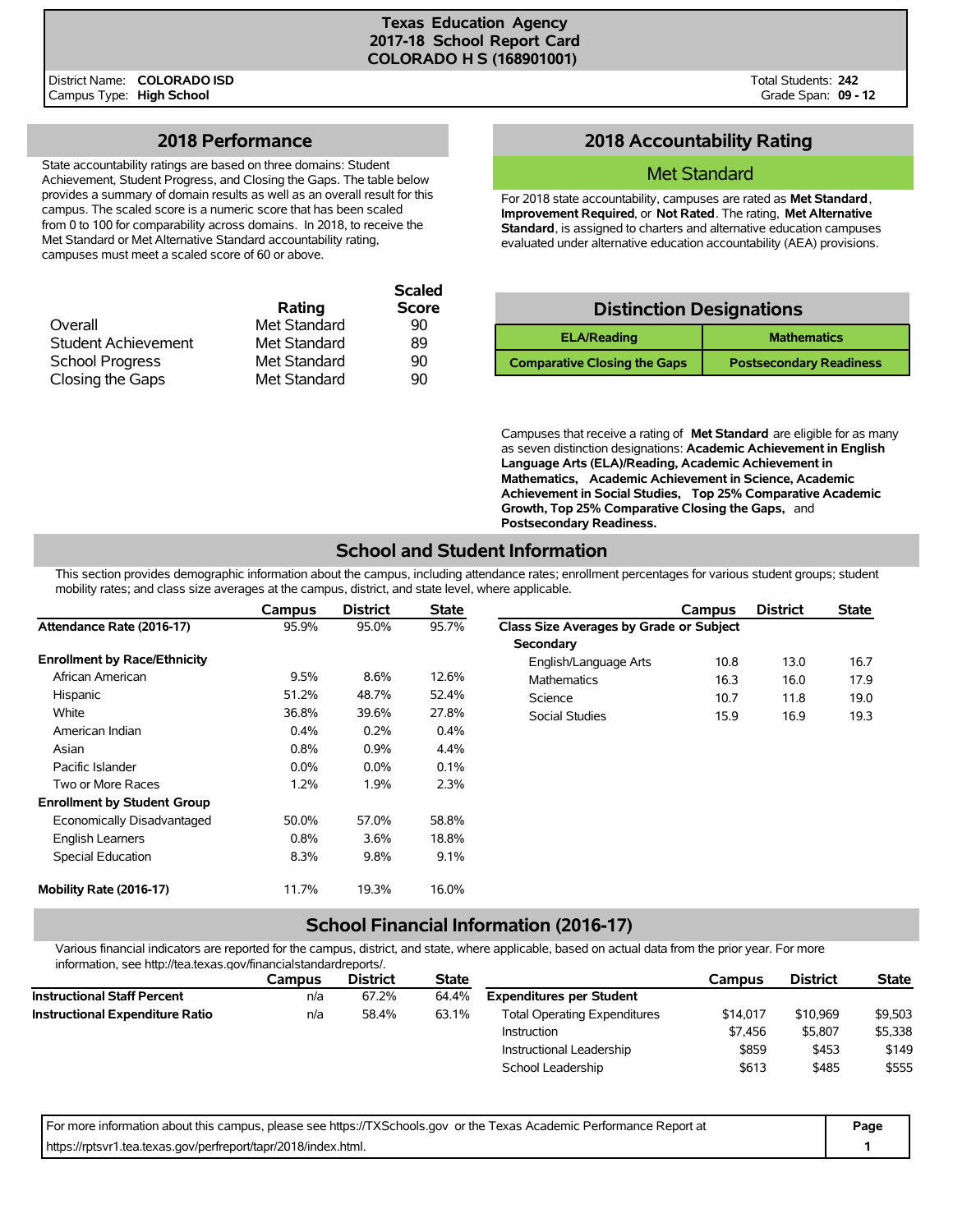# Texas Education Agency **COLORADO H S (168901001)**

|                                                                                |      |              |                 |     |                          |              |        |          |        |                 | Two or         |        |
|--------------------------------------------------------------------------------|------|--------------|-----------------|-----|--------------------------|--------------|--------|----------|--------|-----------------|----------------|--------|
|                                                                                |      |              |                 |     | African                  |              |        | American |        | <b>Pacific</b>  | More           | Econ   |
|                                                                                |      | <b>State</b> | <b>District</b> |     | Campus American Hispanic |              | White  | Indian   | Asian  | <b>Islander</b> | Races          | Disadv |
| STAAR Performance Rates at Approaches Grade Level or Above (All Grades Tested) |      |              |                 |     |                          |              |        |          |        |                 |                |        |
| All Subjects                                                                   | 2018 | 77%          | 73%             | 83% | $\ast$                   | 83%          | 89%    | $\ast$   | $\ast$ |                 | ∗              | 75%    |
|                                                                                | 2017 | 75%          | 71%             | 79% | $\ast$                   | 79%          | 79%    |          | $\ast$ |                 | $\ast$         | 77%    |
| Reading                                                                        | 2018 | 74%          | 71%             | 73% | $\ast$                   | 71%          | $\ast$ | $\ast$   | $\ast$ | $\overline{a}$  | $\ast$         | 67%    |
|                                                                                | 2017 | 72%          | 69%             | 69% | $\ast$                   | 67%          | $\ast$ |          | $\ast$ |                 | $\ast$         | $\ast$ |
| <b>Mathematics</b>                                                             | 2018 | 81%          | 81%             | 87% | $\ast$                   | 92%          | 89%    | $\ast$   |        |                 | $\ast$         | 79%    |
|                                                                                | 2017 | 79%          | 72%             | 86% | $\ast$                   | 87%          | $\ast$ |          | $\ast$ |                 |                | 81%    |
| Science                                                                        | 2018 | 80%          | 69%             | 88% | $\ast$                   | 91%          | $\ast$ |          |        |                 | $\ast$         | 80%    |
|                                                                                | 2017 | 79%          | 72%             | 84% | $\ast$                   | $\pmb{\ast}$ | $\ast$ |          | $\ast$ |                 | $\ast$         | $\ast$ |
| Social Studies                                                                 | 2018 | 78%          | 74%             | 95% | $\ast$                   | 96%          | 96%    | $\ast$   |        |                 | $\ast$         | $\ast$ |
|                                                                                | 2017 | 77%          | 74%             | 89% | $\ast$                   | 89%          | 90%    |          | $\ast$ |                 |                | 97%    |
| STAAR Performance Rates at Meets Grade Level or Above (All Grades Tested)      |      |              |                 |     |                          |              |        |          |        |                 |                |        |
| All Subjects                                                                   | 2018 | 48%          | 43%             | 57% | $\ast$                   | 60%          | 64%    | $\ast$   | $\ast$ |                 | $\ast$         | 51%    |
|                                                                                | 2017 | 45%          | 36%             | 48% | $\ast$                   | 46%          | 52%    |          | $\ast$ |                 |                | 41%    |
| Reading                                                                        | 2018 | 46%          | 41%             | 50% | $\ast$                   | 53%          | $\ast$ | $\ast$   | $\ast$ |                 | $\ast$         | 49%    |
|                                                                                | 2017 | 44%          | 39%             | 46% | $\ast$                   | 47%          | $\ast$ |          | $\ast$ |                 | $\ast$         | $\ast$ |
| Mathematics                                                                    | 2018 | 50%          | 50%             | 63% | $\ast$                   | 67%          | 74%    | $\ast$   |        |                 | $\ast$         | 53%    |
|                                                                                | 2017 | 46%          | 38%             | 57% | $\ast$                   | 55%          | $\ast$ |          | $\ast$ |                 |                | 56%    |
| Science                                                                        | 2018 | 51%          | 38%             | 53% | $\ast$                   | 55%          | $\ast$ |          |        |                 | $\ast$         | 46%    |
|                                                                                | 2017 | 49%          | 37%             | 46% | $\ast$                   | $\ast$       | $\ast$ |          | $\ast$ |                 | $\ast$         | $\ast$ |
| Social Studies                                                                 | 2018 | 53%          | 41%             | 69% | $\ast$                   | 77%          | 74%    | $\ast$   |        |                 | $\ast$         | $\ast$ |
|                                                                                | 2017 | 49%          | 34%             | 50% | $\ast$                   | 39%          | 60%    |          | $\ast$ |                 |                | 41%    |
| STAAR Performance Rates at Masters Grade Level (All Grades Tested)             |      |              |                 |     |                          |              |        |          |        |                 |                |        |
| All Subjects                                                                   | 2018 | 22%          | 17%             | 17% | *                        | 16%          | 22%    | $\ast$   | $\ast$ |                 | $\ast$         | 13%    |
|                                                                                | 2017 | 20%          | 12%             | 12% | $\ast$                   | 11%          | 12%    |          | $\ast$ |                 | $\ast$         | 10%    |
| Reading                                                                        | 2018 | 19%          | 13%             | 7%  | $\ast$                   | 6%           | $\ast$ | $\ast$   | $\ast$ | L.              | $\ast$         | 10%    |
|                                                                                | 2017 | 19%          | 13%             | 6%  | $\ast$                   | 7%           | $\ast$ |          | $\ast$ |                 | $\ast$         | $\ast$ |
| Mathematics                                                                    | 2018 | 24%          | 24%             | 32% | $\ast$                   | 28%          | 48%    | $\ast$   |        |                 | $\ast$         | 19%    |
|                                                                                | 2017 | 22%          | 15%             | 20% | $\ast$                   | 23%          | $\ast$ |          | $\ast$ |                 |                | 19%    |
| Science                                                                        | 2018 | 23%          | 16%             | 15% | $\ast$                   | 21%          | $\ast$ |          |        | $\overline{a}$  | $\ast$         | 14%    |
|                                                                                | 2017 | 19%          | 8%              | 10% | $\ast$                   | $\ast$       | $\ast$ |          | $\ast$ |                 | $\ast$         | $\ast$ |
| Social Studies                                                                 | 2018 | 31%          | 17%             | 22% | $\ast$                   | 23%          | 30%    | $\ast$   | L,     |                 | $\ast$         | $\ast$ |
|                                                                                | 2017 | 27%          | 12%             | 18% | $\ast$                   | 13%          | 23%    |          | $\ast$ |                 | $\blacksquare$ | 17%    |
| Academic Growth Score (All Grades Tested)                                      |      |              |                 |     |                          |              |        |          |        |                 |                |        |
| All Subjects                                                                   | 2018 | 69           | 72              | 72  | $\ast$                   | 76           | 76     |          | $\ast$ |                 | $\ast$         | 69     |
| Reading                                                                        | 2018 | 69           | 68              | 70  |                          | 71           | 65     |          |        |                 |                | 79     |
| Mathematics                                                                    | 2018 | 70           | 77              | 75  | $\ast$                   | 81           | 82     |          |        |                 | $\ast$         | 62     |

For more information about this campus, please see https://TXSchools.gov or the Texas Academic Performance Report at **Page**

https://rptsvr1.tea.texas.gov/perfreport/tapr/2018/index.html. **2**

'?' Indicates that the data for this item were statistically improbable, or were reported outside a reasonable range. '' Indicates zero observations reported for this group.

'\*' Indicates results are masked due to small numbers to protect student confidentiality. Moreover, the this group in/a' Indicates data reporting is not applicable for this group.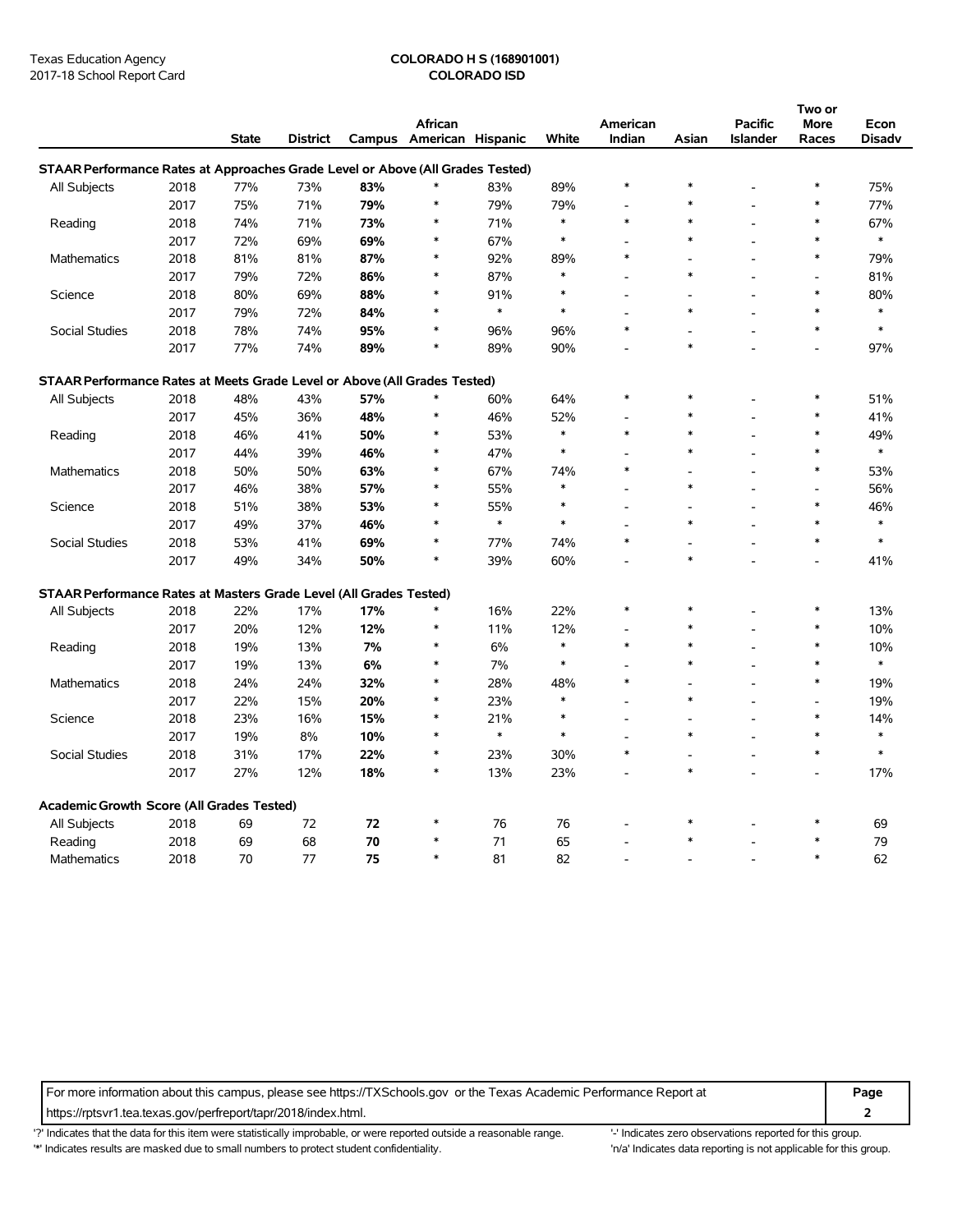# Texas Education Agency **COLORADO H S (168901001)**<br>
2017-18 School Report Card **COLORADO ISD**

|                                                             | <b>State</b> | <b>District</b> |         | African<br>Campus American Hispanic |        | White   | American<br>Indian | Asian  | Pacific<br><b>Islander</b> | Two or<br>More<br>Races | Econ<br><b>Disadv</b> |
|-------------------------------------------------------------|--------------|-----------------|---------|-------------------------------------|--------|---------|--------------------|--------|----------------------------|-------------------------|-----------------------|
| Annual Dropout Rate (Gr 9-12)                               |              |                 |         |                                     |        |         |                    |        |                            |                         |                       |
| 2016-17                                                     | 1.9%         | 1.0%            | 0.0%    | $0.0\%$                             | 0.0%   | $0.0\%$ | *                  |        |                            | ∗                       | $0.0\%$               |
| 2015-16                                                     | 2.0%         | 0.6%            | 0.0%    | 0.0%                                | 0.0%   | 0.0%    | $\ast$             |        |                            | 0.0%                    | 0.0%                  |
| 4-Year Longitudinal Rate (Gr 9-12)                          |              |                 |         |                                     |        |         |                    |        |                            |                         |                       |
| Class of 2017                                               |              |                 |         |                                     |        |         |                    |        |                            |                         |                       |
| Graduated                                                   | 89.7%        | 93.0%           | 94.9%   | $\ast$                              | 100.0% | 95.5%   |                    |        |                            |                         | 86.4%                 |
| Graduates, TxCHSE, & Cont 94.1%                             |              | 98.6%           | 100.0%  | $\ast$                              | 100.0% | 100.0%  |                    | $\ast$ |                            | ∗                       | 100.0%                |
| Class of 2016                                               |              |                 |         |                                     |        |         |                    |        |                            |                         |                       |
| Graduated                                                   | 89.1%        | 98.8%           | 98.6%   | 100.0%                              | 100.0% | 95.8%   |                    | $\ast$ |                            | ∗                       | 100.0%                |
| Graduates, TxCHSE, & Cont 93.8%                             |              | 98.8%           | 98.6%   | 100.0%                              | 100.0% | 95.8%   |                    |        |                            | ∗                       | 100.0%                |
| 5-Year Extended Longitudinal Rate (Gr 9-12)                 |              |                 |         |                                     |        |         |                    |        |                            |                         |                       |
| Class of 2016                                               |              |                 |         |                                     |        |         |                    |        |                            |                         |                       |
| Graduated                                                   | 91.6%        | 98.8%           | 98.6%   | 100.0%                              | 100.0% | 95.8%   |                    |        |                            | ∗                       | 100.0%                |
| Graduates, TxCHSE, & Cont 93.4%                             |              | 98.8%           | 98.6%   | 100.0%                              | 100.0% | 95.8%   |                    |        |                            | ∗                       | 100.0%                |
| Class of 2015<br>Graduated                                  | 91.3%        | 95.2%           | 97.9%   | $\ast$                              | 95.5%  | 100.0%  |                    |        |                            |                         | 94.4%                 |
| Graduates, TxCHSE, & Cont 93.3%                             |              | 95.2%           | 97.9%   | $\ast$                              | 95.5%  | 100.0%  |                    |        |                            | $\ast$                  | 94.4%                 |
|                                                             |              |                 |         |                                     |        |         |                    |        |                            |                         |                       |
| 6-Year Extended Longitudinal Rate (Gr 9-12)                 |              |                 |         |                                     |        |         |                    |        |                            |                         |                       |
| Class of 2015                                               |              |                 |         |                                     |        |         |                    |        |                            |                         |                       |
| Graduated                                                   | 91.8%        | 95.3%           | 98.0%   | $\ast$<br>$\ast$                    | 95.5%  | 100.0%  |                    |        |                            | $\ast$                  | 94.4%                 |
| Graduates, TxCHSE, & Cont 93.3%                             |              | 95.3%           | 98.0%   |                                     | 95.5%  | 100.0%  |                    |        |                            |                         | 94.4%                 |
| Class of 2014<br>Graduated                                  | 90.9%        | 91.5%           | 95.2%   | $\qquad \qquad \blacksquare$        | 92.9%  | 100.0%  |                    |        |                            |                         | 88.9%                 |
| Graduates, TxCHSE, & Cont 92.8%                             |              | 91.5%           | 95.2%   | $\overline{\phantom{0}}$            | 92.9%  | 100.0%  |                    |        |                            |                         | 88.9%                 |
|                                                             |              |                 |         |                                     |        |         |                    |        |                            |                         |                       |
| 4-Year Federal Graduation Rate Without Exclusions (Gr 9-12) |              |                 |         | *                                   |        |         |                    | $\ast$ |                            |                         |                       |
| Class of 2017                                               | 89.7%        | 93.0%           | 94.9%   |                                     | 100.0% | 95.5%   |                    | $\ast$ |                            | $\ast$                  | 86.4%                 |
| Class of 2016                                               | 89.1%        | 98.8%           | 98.6%   | 100.0%                              | 100.0% | 95.8%   |                    |        |                            |                         | 100.0%                |
| RHSP/DAP Graduates (Longitudinal Rate)                      |              |                 |         |                                     |        |         |                    |        |                            |                         |                       |
| Class of 2017                                               | 88.5%        | 82.7%           | 86.4%   | *                                   | 90.9%  | 78.9%   |                    |        |                            | ∗                       | 81.3%                 |
| Class of 2016                                               | 87.4%        | 78.8%           | 88.6%   | 100.0%                              | 89.5%  | 82.6%   |                    |        |                            | $\ast$                  | 79.3%                 |
| RHSP/DAP/FHSP-E/FHSP-DLA Graduates (Longitudinal Rate)      |              |                 |         |                                     |        |         |                    |        |                            |                         |                       |
| Class of 2017                                               | 85.9%        | 83.3%           | 89.3%   | *                                   | 93.5%  | 81.0%   |                    |        |                            |                         | 84.2%                 |
| Class of 2016                                               | 85.1%        | 78.8%           | 88.6%   | 100.0%                              | 89.5%  | 82.6%   |                    |        |                            | *                       | 79.3%                 |
| College, Career, and Military Ready (Annual Graduates)      |              |                 |         |                                     |        |         |                    |        |                            |                         |                       |
| 2016-17                                                     | 54.2%        | 75.7%           | 85.3%   | ∗                                   | 88.7%  | 82.6%   |                    |        |                            |                         | 89.5%                 |
| <b>SAT/ACT Results (Annual Graduates)</b>                   |              |                 |         |                                     |        |         |                    |        |                            |                         |                       |
| Tested                                                      |              |                 |         |                                     |        |         |                    |        |                            |                         |                       |
| Class of 2017                                               | 73.5%        | 83.3%           | 100.0%  | $\ast$                              | 96.8%  | 91.7%   |                    |        |                            |                         | 100.0%                |
| Class of 2016                                               | 71.6%        | 81.3%           | 92.9%   | 80.0%                               | 97.4%  | 87.0%   |                    |        | ?                          | ∗                       | 73.3%                 |
| Average SAT Score                                           |              |                 |         |                                     |        |         |                    |        |                            |                         |                       |
| Class of 2017                                               | 1019         |                 | $\star$ | $\overline{a}$                      | *      | *       |                    |        |                            |                         |                       |
| Class of 2016                                               | 1375         |                 | $\star$ | $\ast$                              | $\ast$ |         |                    |        |                            |                         |                       |
| Average ACT Score                                           |              |                 |         |                                     |        |         |                    |        |                            |                         |                       |
| Class of 2017                                               | 20.3         | 16.3            | 16.3    | 14.2<br>$\ast$                      | 15.3   | 17.7    |                    | *      | $\ast$                     | $\ast$                  | 14.8                  |
| Class of 2016                                               | 20.3         | 17.3            | 17.3    |                                     | 17.0   | 18.2    |                    |        |                            |                         | 16.7                  |

For more information about this campus, please see https://TXSchools.gov or the Texas Academic Performance Report at **Page** https://rptsvr1.tea.texas.gov/perfreport/tapr/2018/index.html. **3**

'?' Indicates that the data for this item were statistically improbable, or were reported outside a reasonable range. "Indicates zero observations reported for this group.

'\*' Indicates results are masked due to small numbers to protect student confidentiality. 'n/a' Indicates data reporting is not applicable for this group.